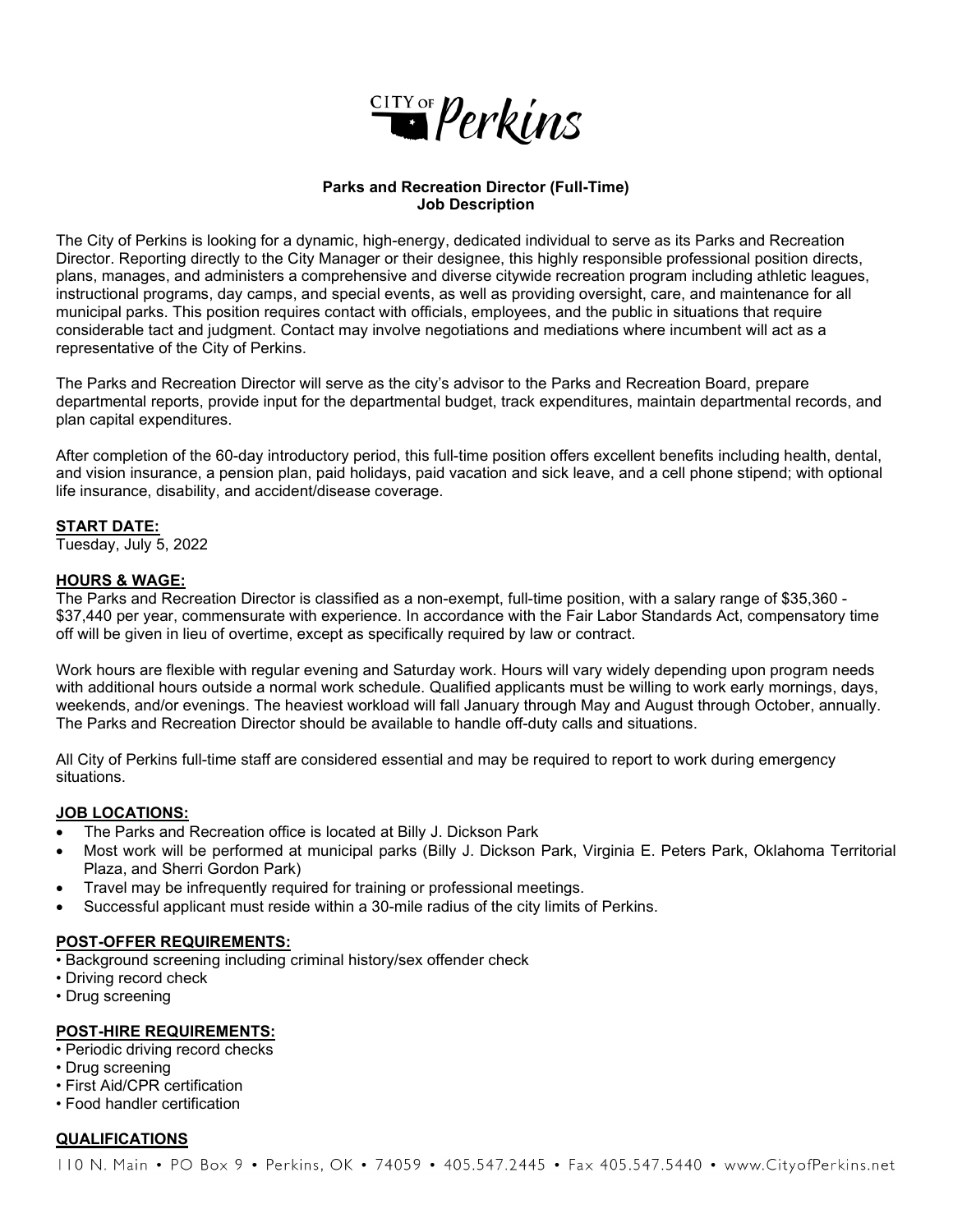• To perform this job successfully, an individual must be able to perform each essential job function satisfactorily. The requirements below are representative of the knowledge, skill, and/or ability required\*. Reasonable accommodations may be made to enable individuals with disabilities to perform the essential functions.

## **ESSENTIAL JOB FUNCTIONS:**

- Develop, implement, and monitor department goals, priorities, deadlines, and standards.
- Plan, organize, develop, implement, and maintain a comprehensive and diverse group of recreation and leisure programs for youth, adults, and senior adults.
- Prepare departmental reports; track participation data.
- Review and analyze the effectiveness of programs and services; develop and implement improvements.
- Coordinate facilities and programs with department staff and other agencies and organizations.
- Develop collaborative relationships with local schools, churches, service organizations, and other agencies to foster programs and activities.
- Coordinate and monitor contracts and insurance agreements for recreation programs.
- Identifies ways to meet the recreational needs of diverse community groups.
- Oversee and maintain all municipal park fields, playgrounds, playground equipment, flower beds, and common areas, including mowing, weed-eating, preparing fields for play, weed eradication, etc.
- Oversee and maintain all facilities at Dickson Park, Peters Park, and Gordon Park, including inspecting, cleaning, repairing, etc.
- Assist as needed with maintenance of facilities at the Oklahoma Territorial Plaza.
- Oversee and maintain the disc golf course located at Peters Park.
- Provide exceptional customer service in person, over the telephone, and via email.
- Perform public relations duties; respond to complaints; handle league suspensions and rule enforcement; news releases, information, marketing bulletins, or other publicity about recreation activities or special events.
- Manages the department website and social media account to ensure accurate and timely communication with the public.
- Provide for risk management practices; ensure all safety rules, regulations and procedures are followed; make sure that volunteers and employees are trained in safety procedures; report any unsafe work conditions or practices to City Manager.
- Coordinate activities and act as an advisor to the Parks and Recreation Board.
- Assist the City Manager in short- and long-range planning for a comprehensive citywide recreation program; proposed long range capital improvement and development of facilities, equipment and programs.
- Assist in the preparation of the annual departmental budget for recreation program functions.
- Manage annual departmental budget, monitoring both revenue and expenses.
- Develop alternative funding sources for programs and improvements. Research, prepare, and submit grants for acquisition of equipment, supplies, transportation, funding, and personnel as they apply to parks and recreation services.
- Oversee and direct holiday light program at the Oklahoma Territorial Plaza.
- Design, implement, and coordinate activities in the city's beautification program, including participation in annual Citywide Clean-Up Day.
- Handle monetary transactions according to established policies and procedures.
- Exhibit a willingness to be a part of a citywide team, and assist coworkers, other departments, and the general public.
- Perform miscellaneous tasks, such as ice/snow removal, minor building maintenance, etc., as necessary for other departments
- Perform other duties and special projects as assigned by the City Manager or their designee.

# **SUPERVISORY RESPONSIBILITIES**

- Train, supervise, and evaluate work performance of part-time, seasonal, and volunteer personnel; make recommendations for hiring and termination; prepare schedules and assignments as needed.
- Handle situations requiring diplomacy, fairness, firmness, and sound judgment.

# **EDUCATION, TRAINING, & EXPERIENCE PREFERRED/REQUIRED:**

- Bachelor's Degree from an accredited college or university with major course work in recreation, public administration, physical education, or a related field is preferred and a minimum of two years of full-time, or equivalent part-time, work that includes leadership, management, goal-setting, organization, and/or program planning, or equivalent combination of education and experience, which proves the required skills, knowledge, and abilities, will be considered.
- Experience with recreational programs, especially baseball/softball.
- Working knowledge of the rules of a variety of sports.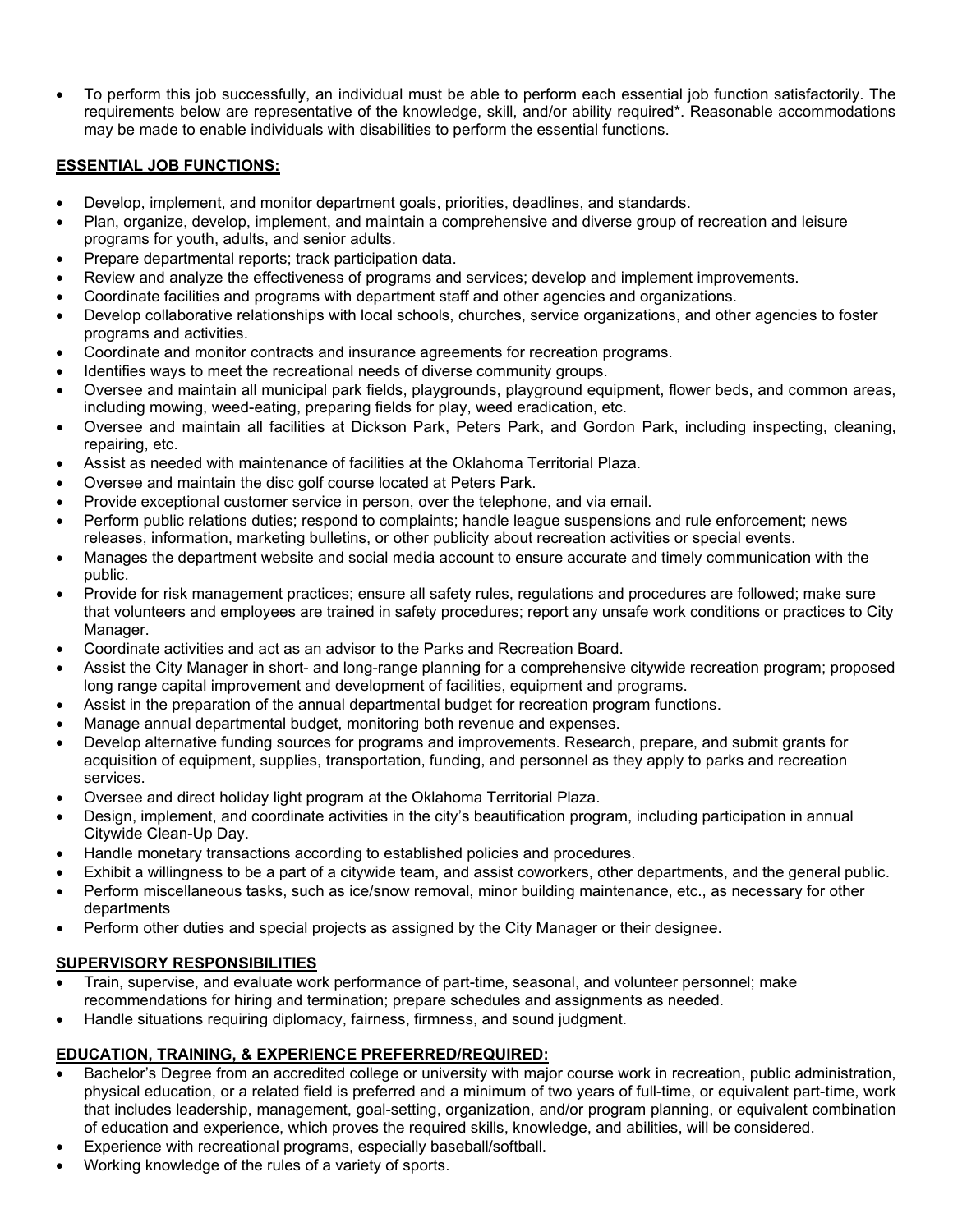## **SPECIAL CERTIFICATES, REGISTRATIONS, LICENSES REQUIRED:**

• Valid Oklahoma driver's license and acceptable driving record based on City of Perkins specifications.

## **SKILLS, HABITS, KNOWLEDGE, & ABILITIES REQUIRED:**

## **Work Habits**

- Regular attendance of scheduled work hours is required.
- Performance of work safely in accordance with safety policy and procedures.
- Flexibility and ability to prioritize work assignments.
- Initiative and ingenuity Under administrative direction, setting up own standard of performance. Self-starter; must be able to complete tasks as assigned unsupervised.
- Maintenance of cooperative working relationship with the public, coworkers, colleagues, board members, parents, participants, coaches, officials, and other interested parties.
- Effective time management and ability to set priorities in order to meet various deadlines and attain goals.
- Willingness to work evenings on a regular basis.

## **Knowledge**

- Program organization and direction.
- Excellence in customer service, including defusing difficult situations.
- Principles and practices of project management.
- Special event planning and promotion (preferred.)
- Marketing and public relations principles and practices (preferred.)
- Budget administration (preferred.)
- Principles and practices of effective employee supervision (preferred.)

## **Communication Skills**

• Ability to communicate effectively and professionally verbally and in writing utilizing correct spelling, punctuation, and grammar.

#### **Mathematical Skills**

• Add, subtract, multiply, and divide in all units of measure, using whole numbers, common fractions, and decimals, as well as compute rate, ratio, and percent.

## **Critical Thinking Skills / Reasoning Ability**

- Correctly interpret and apply the policies and procedures of the function to which assigned.
- Solve practical problems and deal with a variety of known variables in situations; refer problems to a supervisor when necessary or appropriate.
- Interpret, comprehend, and follow a variety of instructions furnished in written, oral, or diagram formats.
- Create methodologies for accomplishing a goal.
- Develop long-range plans to solve complex problems or take advantage of opportunities.
- Research and comprehend pertinent federal, state, and local laws, codes, and regulations, and other information, and make decisions, draw conclusions or apply same to a variety of situations.

#### **Software Skills**

• Working knowledge of Microsoft Word, Excel, Adobe (PDF), and email programs.

#### **Equipment Skills**

- Proficient in the use of desktop computers, printers, telephone.
- Experience with mowers, weed eaters, edgers, various tools, recreation equipment such as pitching machines, etc.

# **Website and Social Media Skills (Preferred)**

- Experience producing content for workplace websites and social media.
- Experience updating websites, online calendars, and utilizing text messaging systems.

# **RESPONSIBILITY FOR FUNDS, PROPERTY and EQUIPMENT**

Regularly responsible for funds, building premises, inventory, or other property owned or leased by the organization and, in addition, may have temporary custody and responsibility of property, which through carelessness, error, loss, theft, misappropriation, or similar action would result in very important monetary losses to the City of Perkins.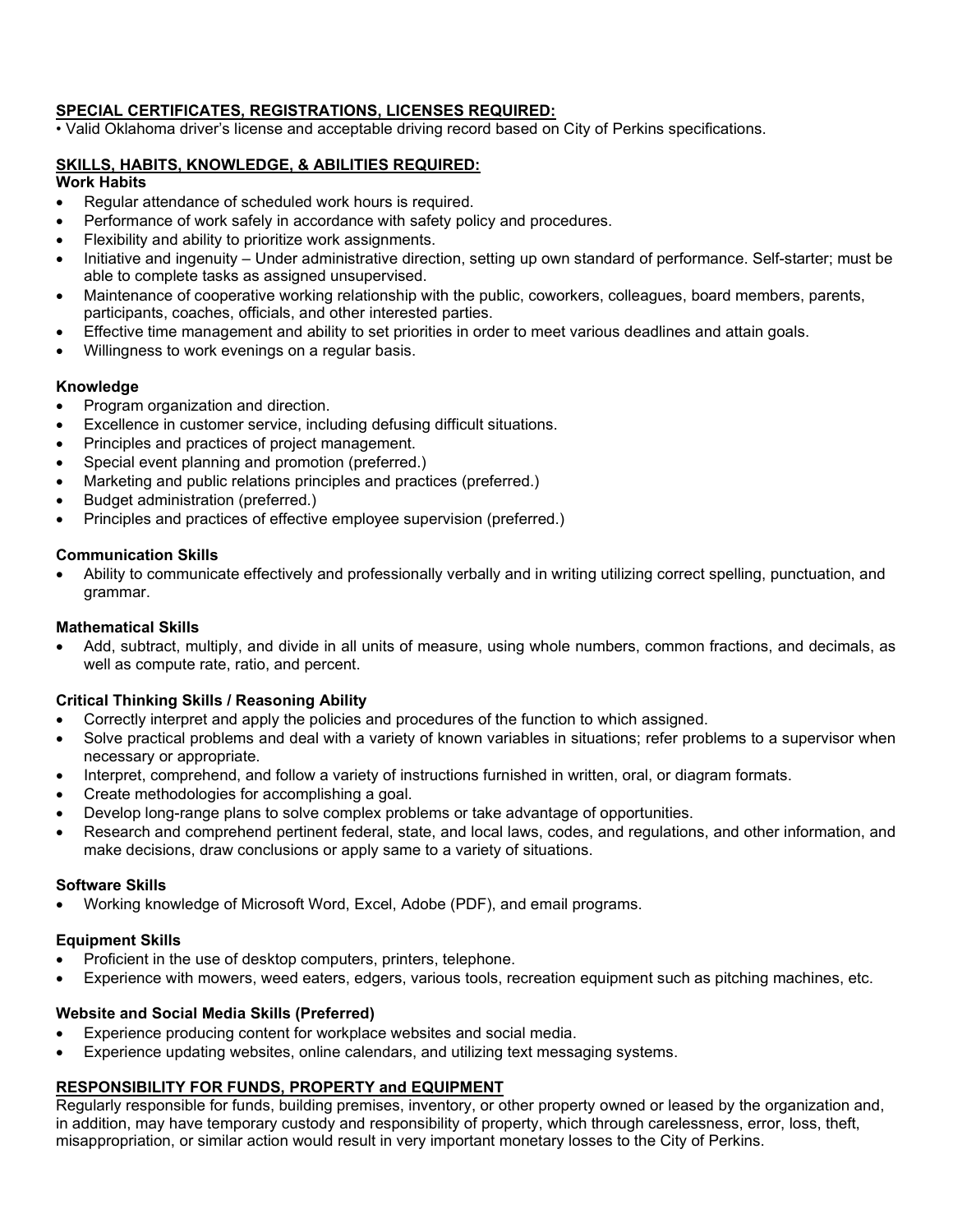The possibility of such errors would occur quite frequently in performance of the job. May also cause inaccuracies or incomplete information that would be used in other segments of the organization as a basis for making subsequent decisions, plans, or actions.

## **WORKING CONDITIONS:**

The Americans with Disabilities Act requires identification of the general aptitudes and physical requirements needed to perform the job listed above, as well as the unavoidable, externally imposed conditions under which the work must be performed and that could create hardship. Individuals who have the position must be able to perform all essential job functions unaided or with reasonable accommodation.

## **Physical Demands -** *The nature of physical effort leading to physical fatigue*

The Parks and Recreation Director must have the ability to participate in active sports and recreation activities. The Parks and Recreation Director will be required to use machinery, equipment, and tools, and to perform manual labor in a safe and effective manner.

• Strength: Must have ability to occasionally lift 25-50 lbs., occasionally push/pull 15-25 lbs., and occasionally hold/carry 15-25 lbs. Must be able to manipulate from ground to waist, from waist to shoulder, above shoulder, and from waist level. • Climbing: Must have ability to climb 8' to 10' step ladder, step stool, extension ladder, 1 flight of stairs, and 4 or more steps.

• Standing/sitting, moving: Must have ability to: frequently (4-6 hours/day) stand/sit and frequently (4-6 hours/day) move. • Stooping, kneeling, crouching, and/or crawling: Must have ability to bend forward or down from the middle of the waist or the middle of the back, to bend downwards, to lower oneself and/or to move freely on floor or ground 5-20 times/day. • Reaching, handling, fingering, and/or feeling: Must have ability to stretch out, extend, or put forth a bodily part; to touch or grasp something, by extending or stretching; to touch, lift, hold or operate with hands continually throughout the day. • Manual/finger dexterity required include the use of hands and fingers to use tools, machinery, office equipment, and type is required.

## **Environmental Conditions -** *The nature of adverse environmental conditions affecting the incumbent*

Much of the work will take place in an outdoor working environment, wherein there are disagreeable working conditions part of the time, including extreme heat, cold, and other weather and environmental conditions. The noise level in the work environment is usually moderate. The incumbent works near moving mechanical parts, is at risk of radiation or vibration. The incumbent is exposed to fumes and airborne particles and toxic or caustic chemicals.

#### **Sensory Demands -** *The nature of demands on the senses*

• Visual: Must have ability to perceive or comprehend by the sense of light. Specific vision abilities required include close vision, distance, color and peripheral vision, depth perception, adequate eyesight to read computer screens, perform detail work, as well as the ability to adjust and focus.

• Other: May be exposed to unpleasant sights, sounds, or odors.

#### **Mental Demands -** *Conditions that may lead to mental or emotional fatigue*

There are a number of stressors associated with this position, deadlines, multiple tasks, simultaneous tasks, customer relations, etc. The Parks and Recreation Director must also deal with a wide variety of people on various, sometimes challenging, issues.

Must be willing to attend job-related training, meetings, events, etc. and may be called upon infrequently to address groups of people in a public setting. Must be able to plan, organize, direct, schedule, supervise, and review activities of assigned staff and participants; analyze problems, evaluate alternatives, and make sound decisions and recommendations; follow problems through to resolution; present clear and concise written reports; learn, retain, interpret and apply pertinent provisions of the city's rules and regulations, city policies and other laws; learn, retain, interpret and apply plans and policies, adapting effectively to change; plan, prioritize and direct parks and recreation programs; coordinate program activities and projects with other programs, projects and contractors; exercise good judgment and make appropriate decisions; learn and use a variety of computer software applications related to the work; work effectively with community organizations, agencies and associated facilities.

#### **Verbal Abilities**

• Speaking/Talking: Must have ability to answer telephone, radio or switchboard, communicate with general public, volunteers, vendors, supervisors, and other employees. Present clear and concise oral reports.